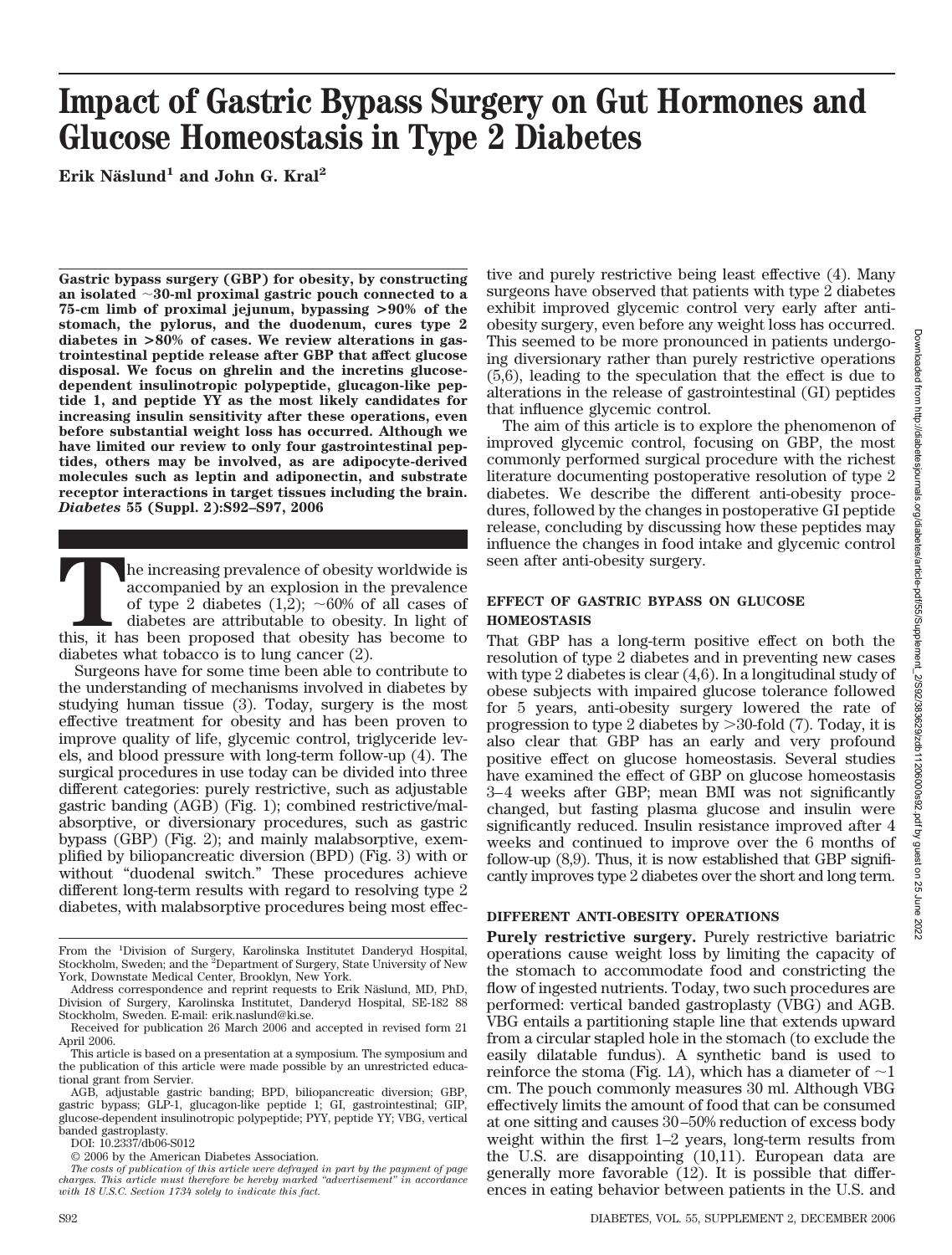

**FIG. 1.** *A***: Vertical banded gastroplasty.** *B***: Adjustable gastric banding.**

Europe, as well as the severity of obesity, explain why VBG works less well in U.S. patients. Our own unpublished data in a subsequent series of 254 patients with laparoscopic VBG show a reduction in BMI from 41.3 to  $32.5 \text{ kg/m}^2$  after 7 years. Some patients accommodate to gastric restriction by eating frequent small meals and calorie-dense foods, such as milkshakes (13), developing what we termed the "soft calorie syndrome" (14). Snacking seems more prevalent in the U.S., while traditional family meals appear to be more common in Europe. VBG has fallen out of favor in the U.S. (13), whereas laparo-



**FIG. 2. Gastric bypass.**



**FIG. 3.** *A***: Jejunoileal bypass end-to-side (40 cm to 10 cm).** *B***: BPD with pylorus sparing duodenal switch with 100-cm common channel.**

scopic AGB is the dominant purely restrictive bariatric procedure, mainly because of its relative ease (Fig. 1*B*). ABG involves placement of an inflatable silicone band around the upper stomach to partition it into a small  $\sim$ 30-ml proximal pouch and a large distal remnant, connected through a narrow adjustable constriction (15). Weight loss after gastric banding is similar to that of VBG (4). Similar to VBG, some patients develop the "soft calorie syndrome" after AGB; however, this seems to be less prevalent in Europe and Australia than in the U.S. (16). **Gastric restriction combined with maldigestion.** Gastric bypass divides the stomach into a small proximal pouch measuring  $\sim 30$  ml and a separate large distal defunctionalized remnant. The upper pouch is joined to the jejunum through a narrow gastro-jejunal anastomosis (Fig. 2). The proximal divided jejunum is reattached to the jejunum 75–150 cm below the gastro-jejunal anastomosis, creating a Roux-en-Y limb. Thus, storage capacity of the stomach is reduced to  $\sim$ 5% of its normal volume, and ingested food bypasses  $\sim 95\%$  of the stomach, the entire duodenum, and a small portion (15–20 cm) of the proximal jejunum. Initially, the operation relies on gastric restriction much like gastroplasty (6 –18 months). Subsequently, when the pouch and stoma have stretched, other mechanisms take effect to maintain the loss, accounting for the superior weight loss maintenance compared with purely restrictive operations.

The appetitive mechanisms of the diversionary component of GBP are achieved through the absence of a pyloric "meter" or "brake," allowing rapid transit via the gastrojejunostomy, and maldigestion caused by the absence of acid and pepsin and the grinding-mixing forces of the stomach. Thus, undigested food rapidly shunted into the small bowel can cause nimiety via mechanoreceptors and possibly satiety via chemoreceptors (17) or neurohumoral mechanisms. These changes in GI peptides after GBP will be discussed in detail further on.

**Malabsorptive procedures.** Malabsorptive procedures reconstruct the small intestine to reduce the area of mucosa available for nutrient absorption. The first such procedure was the jejunoileal bypass (Fig. 3*A*), which is rarely performed today but is interesting owing to welldescribed altered GI peptide release.

A second malabsorptive procedure is BPD, with or without a pylorus-sparing duodenal switch (Fig. 3*B*). Malabsorption occurs as pancreatic and biliary secretions are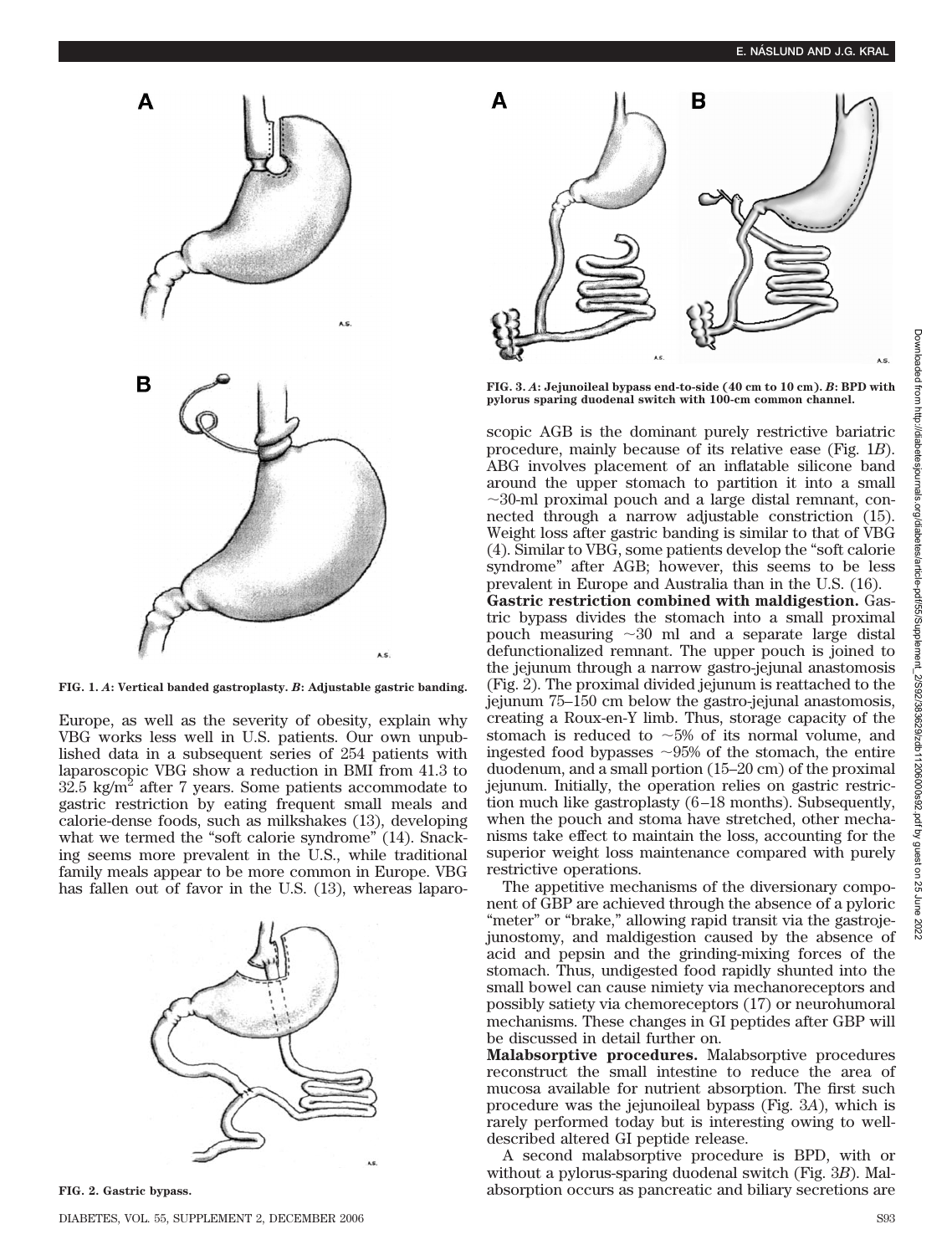diverted to the distal small intestine  $\sim 50$  cm from the ileocecal valve, thus diverting digestive juices from contact with food. Thus, absorption is limited to the distal ileum where the two are combined in a common channel. This arrangement promotes selective malabsorption of fat (18). Weight loss is effective with BPD, but compared to GBP, it causes more complications, such as protein malnutrition, diarrhea, and deficiencies of various vitamins (19). It is interesting to note that BPD has a much higher success rate in Italy than in the U.S., again suggesting that perhaps the diets consumed in the different countries may affect the success of different surgical procedures for obesity.

#### **GI PEPTIDES**

After food intake, plasma concentrations of several GI peptides either fall or rise. Our discussion focuses on ghrelin, glucose-dependent insulinotropic polypeptide (GIP), glucagon-like peptide 1 (GLP-1), and peptide YY (PYY).

**Ghrelin.** Ghrelin was discovered as the endogenous ligand for the orphan G protein– coupled growth hormone secretagogue receptor (GHS-R) and was demonstrated to specifically stimulate growth hormone release from rat pituitary cells in vitro as well as in vivo (20,21). The growth hormone secretagogue receptor appears in two distinct forms: the ghrelin receptor (GRLN) (formerly known as GHS-R 1a) has orexigenic and motility-stimulating properties, whereas GHS-R 1b is thought to be inactive or to have opposite effects (22). In situ hybridization indicates that ghrelin is produced and released from enteroendocrine X/A-like cells in the gastric mucosa (23) and to circulate in human blood at a considerable concentration (20). Ghrelin-containing neural cells are localized in the arcuate nucleus of the hypothalamus, a well-known center for appetite regulation, suggesting involvement of ghrelin in the regulation of feeding behavior (24,25).

Peripheral administration of ghrelin causes weight gain by reducing fat utilization and stimulating food intake in rats (21). Serum ghrelin concentrations are increased by fasting and reduced by refeeding in rats and humans (26). They rise sharply before and fall within 1 h of a meal (27). Several studies on rats and humans confirm that ghrelin initiates food intake (28,29). Circulating ghrelin levels are increased up to threefold in states of negative energy balance, such as anorexia nervosa, starvation, and cachexia, and also after weight loss in obesity (30) and are conversely decreased in conditions such as obesity, hyperglycemia, and feeding (31,32), suggesting that ghrelin plays a central role in short- and long-term energy homeostasis (33).

Additional data indicate that ghrelin also plays a role in the regulation of GI motility and acid secretion. Thus intravenous administration of ghrelin stimulates gastric motility and acid secretion in rats, and the effects are abolished by pretreatment with atropine or bilateral cervical vagotomy (34,35). Several studies also show a significant acceleration of gastric emptying in rodents (36,37), although the results are equivocal (38). Because gastric emptying rates and hunger usually are correlated in humans (39), one might expect that ghrelin increases gastric emptying in humans, but intravenous ghrelin did not show such effect in normal human volunteers (29). In patients suffering from gastroparesis, however, intravenous ghrelin accelerated gastric emptying  $(40-42)$ . We recently found that intravenous ghrelin increased gastric emptying correlated with sensations of hunger in normal-weight humans (42a) (Fig. 4).



**FIG. 4. The effect of ghrelin and GLP-1 on gastric emptying in two sets** of normal-weight humans  $(42a,59)$ . Data shown as mean  $\pm$  SEM.

Ghrelin has been suggested to be a counterregulatory hormone that blocks insulin secretion (32). As mentioned earlier, ghrelin stimulates growth hormone (20), but also cortisol (43) and adrenaline (44), three of the classic counterregulatory hormones. Results are less convincing for the fourth, glucagon. Ghrelin enhances glucagon secretion in vitro, while results in vivo are equivocal (45). In the liver, ghrelin blocks gluconeogenesis and glycogen synthesis mediated by insulin, and, in adipocytes, ghrelin blocks the release of the insulin-sensitizing peptide adiponectin (46,47). In addition, exogenous ghrelin administration decreases circulating insulin concentrations in both rodents and humans (48,49). Ghrelin is also produced by islet  $\alpha$ -cells and may affect  $\beta$ -cells through a paracrine action (50).

Ghrelin levels are lower in obese subjects than in normal-weight subjects. A 3,000-kcal meal suppressed ghrelin less in obese subjects than did a 1,000-kcal meal in lean subjects (51).

The effect of GBP on plasma concentrations of ghrelin is controversial. Dietary weight loss increases plasma levels of ghrelin (52), so one would expect plasma ghrelin to increase after GBP, but results are inconsistent. Some studies have demonstrated increased plasma levels and some no change, but the majority have shown a decrease (53). The reasons for these discrepancies are not clear. Surgical procedures differ in the amount of conserved fundus, with its higher density of ghrelin-producing cells included in the upper stomach pouch. Furthermore, vagal nerve fibers are cut during the procedure, interfering with the release of ghrelin mediated by vagal stimulation (54).

Study design may also influence the results. For example, in a recent publication, 15 lean (13 women) and 12 obese (9 women) subjects were compared with 6 women who underwent either GBP or AGB with a follow-up of 6 –36 months; no significant difference was found in plasma ghrelin in the obese compared with the post-GBP patients (55), although known sex differences in plasma ghrelin concentrations may have confounded the results. **Glucose-dependent insulinotropic polypeptide.** GIP is synthesized and released by the K-cells of the duodenum and proximal jejunum in response to glucose and fat ingestion. Defects in GIP pathways are considered to underlie type 2 diabetes, where the incretin effect of GIP is attenuated secondary to decreased expression of GIP receptors (56). GIP has not been studied extensively after GBP surgery. One would expect that GIP levels decrease after GBP, since the duodenum is no longer in continuity and the jejunum is not protected by the pylorus. Indeed, GBP was found to decrease GIP levels (57); however, in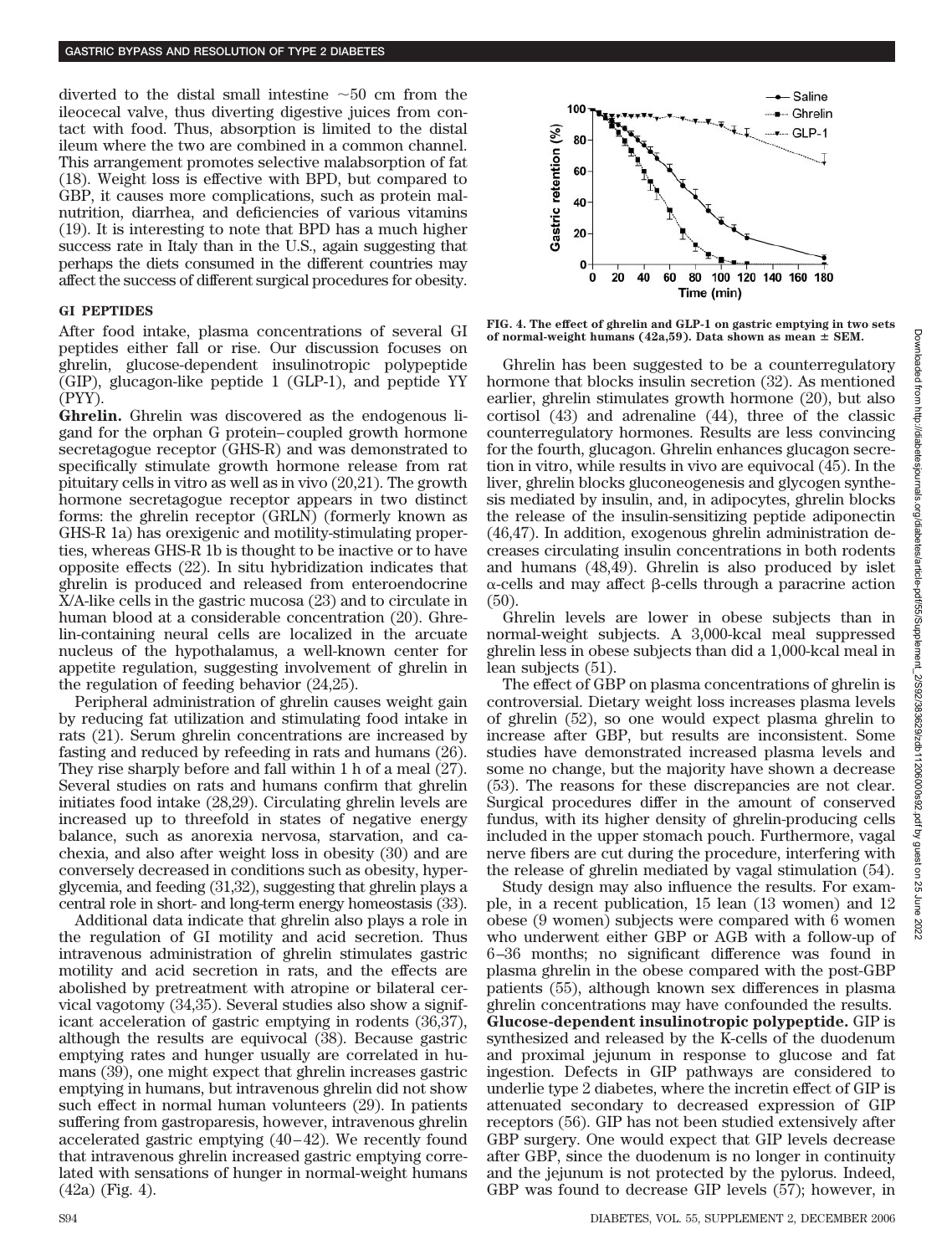another study, GBP resulted in reduced plasma GIP concentrations in type 2 diabetes but not in nondiabetic obese patients (8).

**GLP-1.** GLP-1 and PYY are produced and secreted from endocrine L-cells in the mucosa of the ileum and colon. Both peptides are released in equimolar amounts after a meal (58). GLP-1 is a major contributor to the ileal brake mechanism of the upper GI tract, thereby modulating gastric emptying and acid secretion (59). It also exerts dual actions in glucose homeostasis through its concurrent insulinotropic and glucagonostatic actions (60). Because GLP-1 slows gastric emptying of both liquids and solids (Fig. 4) (59,61), the metabolic requirements for insulin after food intake are reduced or at least delayed (62). Accumulating evidence indicates that GLP-1 exerts its effects on GI functions through the vagus nerve in both animals and humans (63).

Postprandial GLP-1 release can have two different mechanisms of action, affecting food intake and satiety. Intracerebroventricular injection of GLP-1 in rats inhibited food and water intake (64,65) and induced *c-fos* expression in the paraventricular nucleus of the hypothalamus (64). Intracerebroventricular administration of the GLP-1 receptor antagonist exendin(9-39) amide also results in increased food intake in satiated, but not in fasted, rats (64). With continuous intracerebroventricular treatment, exendin(9-39) amide rats increase not only their food intake, but also body weight (66).

In humans, intravenous administration invariably induces decreased food intake with ratings of reduced hunger and increased fullness in normal-weight, diabetic, and obese subjects (67– 69). In some of these studies, gastric emptying was inhibited. A second mechanism by which GLP-1 can inhibit satiety is therefore by decreasing the rate of gastric emptying and thus increasing gastric distention. **PYY.** The truncated form of PYY, PYY (3-36), is released from the GI tract after a meal and induces satiety (70). The effect of PYY (3-36) has been suggested to have a longer duration of action than other GI satiety peptides. Animal studies show that PYY  $(3-36)$  exerts its effect as a Y<sub>2</sub> receptor agonist, thereby suppressing neuropeptide Y–induced hunger in the arcuate nucleus of the hypothalamus. In analogy to GLP-1, postprandial plasma PYY concentrations have recently been shown to be lower in obese than lean subjects (71), which supports the proposal that PYY (3-36) is a mediator of satiety. As pointed out above, however, this property does not seem to be specific, but rather a common feature of obesity (compare with GLP-1), due to weak signaling of the gut inhibitory mechanisms on food intake.

PYY (3-36) has also been shown to decrease food intake in rodents (70); however, there is an ongoing debate, since other researchers have been unable to reproduce these results. In analogy with other GI peptides involved in regulating food intake, PYY also inhibits fasting small bowel motility (72) and gastric emptying (73). In rodents, PYY (3-36) does not influence glucose metabolism in the fasted state but increases glucose disposal during the hyperinsulinemic clamp. This effect is most likely mediated by changes in glucose uptake in muscle and adipose tissue and not by effects on insulin release (74).

Obese subjects have attenuated release of GLP-1 and PYY (55,75). The products from the L-cells have been studied early on with regard to changes after anti-obesity surgery. In patients undergoing jejunoileal bypass, plasma concentrations of GLP-1 were attenuated before surgery

compared with normal-weight control subjects, but were significantly elevated 9 months after surgery (75) and were found to be very elevated 20 years after surgery (76). After GBP, there have been conflicting data regarding GLP-1. Again, some of this confusion is related to study protocol. Some studies found fasting plasma GLP-1 to be unchanged after surgery, whereas postprandial concentrations were elevated in several studies (8,9,55). In analogy to GLP-1, plasma PYY concentrations are elevated after GBP (9,55).

# **MECHANISMS OF ACTION OF GBP ON GLUCOSE HOMEOSTASIS**

Which mechanisms can explain the rapid reversal of type 2 diabetes after GBP? Patients do not eat much in the immediate postoperative period and caloric restriction is known to improve type 2 diabetes (77). When patients start consuming regular food, they still remain in negative energy balance, which in itself improves glucose tolerance.

Other more interesting mechanisms may be related to the alterations in GI peptide release after GBP, working singly or in conjunction. The relative importance of bypass of the foregut versus a more rapid stimulation of the hindgut remains to be determined.

Gastric bypass excludes the foregut and its ghrelinproducing cells from digestive continuity, which may be the cause of the decreased plasma ghrelin concentrations. As mentioned earlier, ghrelin has several effects on glucose metabolism, including suppression of insulin in humans (49). Thus, at least in pharmacological doses, ghrelin disrupts insulin secretion and action. If, as postulated, ghrelin acts as an anti-incretin in the fasted state, then suppression of plasma ghrelin after GBP could enhance glucose disposal and improve glucose metabolism in type 2 diabetes.

Recently, ghrelin has been found to vary with nutrient status and also as a learned response. This suggested that ghrelin might act as a cephalic phase hormone, further emphasizing the role of ghrelin in glucose homeostasis (78). As mentioned earlier, vagotomy disrupts ghrelin release. In addition, ghrelin slows gut transit (79), resulting in more even uptake of nutrients from the gut, which may decrease fluctuations in plasma glucose levels. Recently, a 23–amino acid peptide encoded by the ghrelin gene was discovered, named obestatin, which has been suggested to have opposite effects to ghrelin in terms of food intake and GI motility (80). It is not known whether this peptide is influenced by GBP.

In a recent study, gastrojejunal bypass was performed in Goto-Kakizaki rats, a nonobese model of type 2 diabetes. This procedure leaves the stomach untouched; the duodenum is separated from the stomach and the bowel continuity is interrupted 8 cm from the ligament of Treitz. The distal of the two limbs was directly connected to the stomach, and the proximal limb carrying the biliopancreatic juice was reconnected down the alimentary limb at a distance of 12 cm from the gastrojejunal anastomosis similar proportions as in the BPD– duodenal switch in people (81). The operated rats had significant improvements in glucose tolerance and fasting glucose compared with sham-operated controls, despite similar weight gains at all time points to 9 months after surgery. The results of surgery were compared with oral rosiglitazone and with energy restriction and in both instances were found to be superior. Thus, bypass of the foregut similar to GBP in an animal model can ameliorate type 2 diabetes independent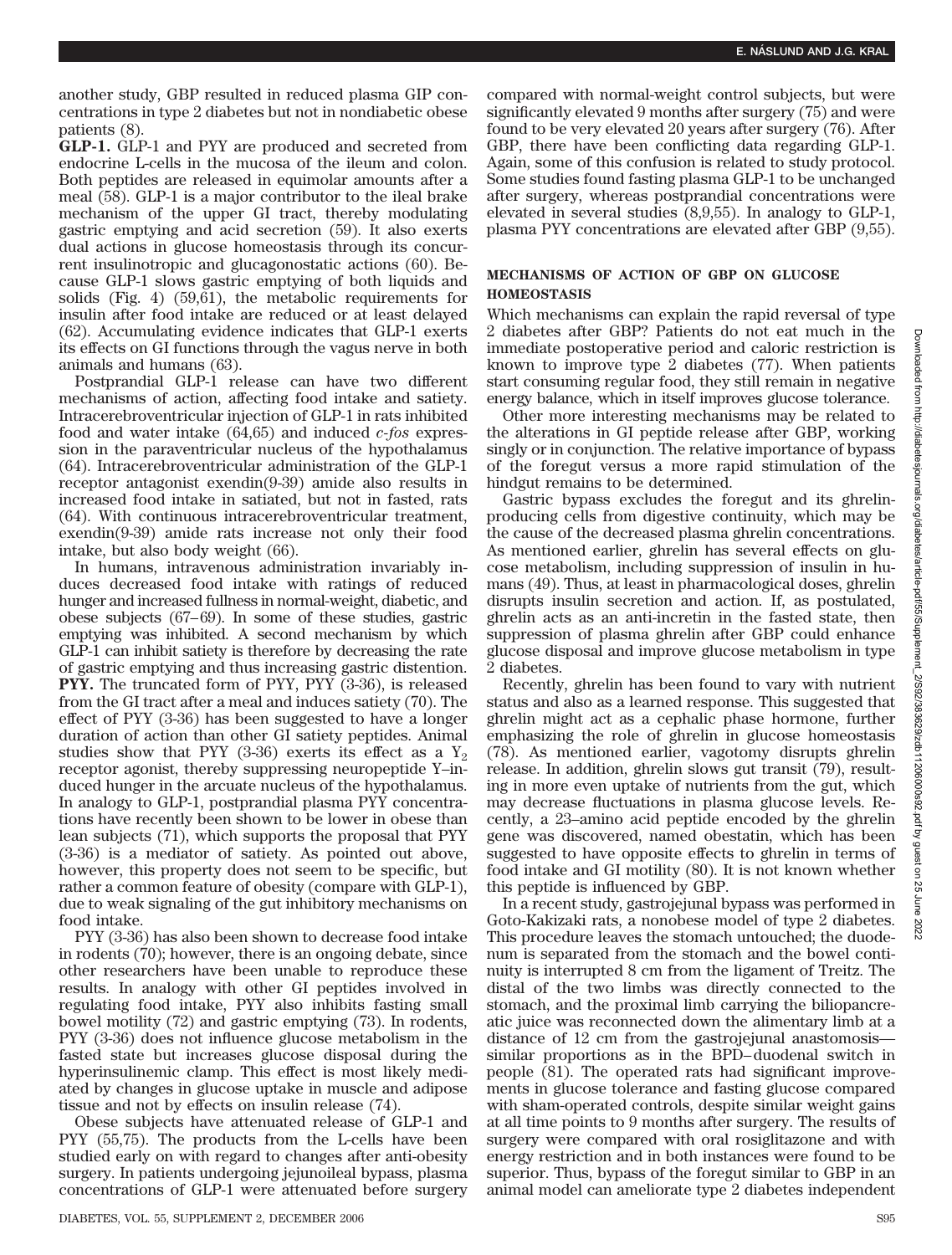of weight loss. The mechanism behind this is unclear, but alterations in gut hormone levels might be responsible (81). Decreased GIP concentrations have been shown after bypass of foregut in patients with type 2 diabetes (8).

GBP results in accelerated delivery of nutrients to the hindgut, which results in decreased gastric emptying and GI transit, dubbed the "ileal brake." GLP-1 and PYY have been suggested as mediators of the "ileal brake." Both GLP-1 and PYY release are augmented after GBP and have been shown independently to decrease food intake in humans (67,71). Hunger was decreased and satiety increased 6 weeks after BPD with concomitant increases in plasma GLP-1 and PYY (82). Thus, increased postprandial plasma GLP-1 and PYY after GBP may decrease food intake and lower plasma glucose, whereas GLP-1 increases insulin and decreases glucagon secretion. GLP-1 also has trophic effects on the pancreas via anti-apoptotic and proliferative effects on  $\beta$ -cells  $(83)$ . These trophic effects have recently been linked to nesidioblastosis (84). Just as decreased ghrelin concentrations may decrease intestinal transit, so may increased GLP-1 and PYY.

To summarize, GBP markedly ameliorates type 2 diabetes. This review proposes that alterations in GI peptide release may at least partly mediate this effect. Decreased plasma concentrations of ghrelin, as a result of bypassing the foregut, and increased concentrations of GLP-1, as a result of a more rapid stimulation of the hindgut, are the most prominent candidates for this effect. Ghrelin may have anti-incretin effects, counteracting GLP-1. Together, these actions may explain both the early and late effects of GBP on type 2 diabetes. Although this review has limited itself to a few GI peptides, several others are also altered after GBP, as are adipokines such as leptin and adiponectin. All these changes affect trafficking of free fatty acids and glucose, which may also contribute to the pronounced positive effects of GBP on type 2 diabetes.

#### **REFERENCES**

- 1. Kopelman PG: Obesity as a medical problem. *Nature* 404:635– 643, 2000
- 2. Yach D, Stuckler D, Brownell KD: Epidemiologic and economic consequences of the global epidemics of obesity and diabetes. *Nat Med* 12:62– 66, 2006
- 3. Dohm GL, Elton CW, Friedman JE, Pilch PF, Pories WJ, Atkinson SMJ, Caro JF: Decreased expression of glucose transporter in muscle from insulin-resistant patients. *Am J Physiol* 260:E459 –E463, 1991
- 4. Sjöström L, Lindroos AK, Peltonen M, Torgerson JS, Bouchard C, Carlsson B, Dahlgren S, Larsson B, Narbro K, Sjöström CD, Sullivan M, Wedel H: Lifestyle, diabetes, and cardiovascular risk factors 10 years after bariatric surgery. *N Engl J Med* 351:2683–2693, 2004
- 5. Rubino F, Gagner M: Potential of surgery for curing type 2 diabetes mellitus. *Ann Surg* 236:554 –559, 2002
- 6. Pories WJ, Swanson MS, MacDonald KG, Long SG, Morris PG, Brown BM, Barakat HA, deRamon RA, Israel G, Dolezal JM: Who would have thought it? An operation proves to be the most effective therapy for adult onset diabetes mellitus. *Ann Surg* 222:339 –350, 1995
- 7. Long SD, O'Brien K, MacDonald KG, Leggett-Frazier N, Swanson MS, Pories W, Caro JF: Weight loss in severely obese subjects prevents the progression of impaired glucose tolerance to type II diabetes: a longitudinal interventional study. *Diabetes Care* 17:372–375, 1994
- 8. Rubino F, Gagner M, Gentileschi P, Kini S, Fukuyama S, Feng J, Diamond E: The early effect of the Roux-en-Y gastric bypass on hormones involved in body weight regulation and glucose metabolism. *Ann Surg* 240:236 –242, 2004
- 9. Borg CM, le Roux RW, Ghatei MA, Bloom SR, Patel AG, Aylwin SJB: Progressive rise in gut hormone levels after Roux-en-Y gastric bypass suggests gut adaptation and explains altered satiety. *Br J Surg* 93:210 –215, 2006
- 10. Mun EC, Blackburn GL, Matthews JB: Current status of medical and surgical therapy for obesity. *Gastroenterology* 120:669 – 681, 2001
- 11. Cordera F, Mail JL, Thompson GB, Sarr MG: Unsatisfactory weight loss after vertical banded gastroplasty: is conversion to Roux-en-Y gastric bypass successful? *Surgery* 136:731–737, 2004
- 12. Näslund E, Backman L, Granström L, Stockeld D: Seven year results of vertical banded gastroplasty for morbid obesity. *Eur J Surg* 163:281–286, 1997
- 13. Brolin RE: Bariatric surgery and long-term control of morbid obesity. *JAMA* 288:2793–2798, 2002
- 14. Kral JG, Kissileff HR: Surgical approaches to the treatment of obesity. *Ann Behav Med* 9:15–19, 1987
- 15. DeMaria EJ, Jamal MK: Laparascopic adjustable gastric banding: evolving clinical experience. *Surg Clin North Am* 85:773–787, 2005
- 16. O'Brien PE, Dixon JB: Laparoscopic adjustable gastric banding in the treatment of morbid obesity. *Arch Surg* 138:376 –382, 2003
- 17. Mei N: Intestinal chemosensitivity. *Physiol Rev* 65:211–237, 1985
- 18. Tataranni PA, Mingrone G, Raguso CA, De Gaetano A, Tacchino RM, Castagneto M, Greco AV: Twenty-four-hour energy and nutrient balance in weight stable postobese patients after biliopancreatic diversion. *Nutrition* 12:239 –244, 1996
- 19. Scopinaro N, Adami GF, Marinari GM, Gianetta E, Traverso E, Friedman D, Camerini G, Baschieri G, Simonelli A: Biliopancreatic diversion. *World J Surg* 22:936 –946, 1998
- 20. Kojima M, Hosada H, Date Y, Nakazato M, Matsuo H, Kanagawa K: Ghrelin is a growth-hormone releasing acylated peptide from stomach. *Nature* 402:656 – 660, 1999
- 21. Tschop M, Smiley DL, Heiman ML: Ghrelin induces adiposity in rodents. *Nature* 407:908 –913, 2000
- 22. Davenport AP, Bonner TI, Foord SM, Harmar AJ, Neubig RR, Pin JP, Spedding M, Kojima M, Kanagawa K: International union of pharmacology. LVI. Ghrelin receptor nomenclature, distribution, and function. *Pharmacol Rev* 57:541–546, 2005
- 23. Date Y, Kojima M, Hosoda H, Sawaguchi A, Mondal MS, Suganuma T, Matsukura S, Kangawa K, Nakazato M: Ghrelin, a novel growth hormonereleasing acylated peptide, is synthesized in a distinct endocrine cell type in the gastrointestinal tracts of rats and humans. *Endocrinology* 141:4255– 4261, 2000
- 24. Bernardis LL, Bellinger LL: The lateral hypothalamic area revisited: ingestive behavior. *Neurosci Biobehav Rev* 20:189 –207, 1996
- 25. Nakazato M, Murakami N, Date Y: A role for ghrelin in the central regulation of feeding. *Nature* 409:194 –198, 2001
- 26. Tschop M, Wawarta R, Riepl R, Friedrich S, Bidlingmaier M, Landgraf R, Folwaczny C: Post-prandial decrease of circulating human ghrelin levels. *J Endocrinol Invest* 24:RC19 –RC21, 2001
- 27. Cummings DE, Purnell JQ, Frayo RS, Schmidova K, Wisse BE, Weigle DS: A preprandial rise in plasma ghrelin levels suggests a role in meal initiation in humans. *Diabetes* 50:1714 –1719, 2001
- 28. Wren AM, Small CJ, Ward HL, Murphy KG, Dakin CL, Taheri S, Kennedy AR, Roberts GH, Morgan DG, Ghatei MA, Bloom SR: The novel hypothalamic peptide ghrelin stimulates food intake and growth hormone secretion. *Endocrinology* 141:4325– 4328, 2000
- 29. Wren AM, Seal LJ, Cohen MA, Brynes AE, Frost GS, Murphy KG, Ghillo WS, Ghatei MA, Bloom SR: Ghrelin enhances appetite and increases food intake in humans. *J Clin Endocrinol Metab* 86:5992, 2001
- 30. Hansen TK, Dall R, Hosoda H, Kojima M, Kanagawa K, Christiansen JS, Jorgensen JO: Weight loss increases circulating levels of ghrelin in human obesity. *Clin Endocrinol (Oxf*) 56:203–206, 2002
- 31. Shiiya T, Nakazato M, Mizuta M, Date Y, Mondal MS, Tanaka M, Nozoe S, Hosoda H, Kangawa K, Matsukura S: Plasma ghrelin levels in lean and obese humans and the effect of glucose on ghrelin secretion. *J Clin Endocrinol* 87:240 –244, 2002
- 32. Cummings DE, Foster-Schubert KE, Overduin J: Ghrelin and energy balance: focus on current controversies. *Current Drug Targets* 6:153–169, 2005
- 33. Korbonits M, Grossman AB: Ghrelin: update on a novel hormonal system. *Eur J Endocrinol* 151:S67–S70, 2004
- 34. Date Y, Nakazato M, Murakami N, Kojima M, Kangawa K, Matsukura S: Ghrelin acts in the central nervous system to stimulate gastric acid secretion. *Biochem Biophys Res Commun* 280:904 –907, 2001
- 35. Edholm T, Levin F, Hellström PM, Schmidt PT: Ghrelin stimulates motility in the small intestine of rats through intrinsic cholinergic neurons. *Regul Pept* 121:25–30, 2004
- 36. Dornonville de la Cour C, Lindström E, Norlen P, Håkanson R: Ghrelin stimulates gastric emptying but is without effect on acid secretion and gastric endocrine cells. *Regul Pept* 120:23–32, 2004
- 37. Levin F, Edholm T, Ehrström M, Wallin B, Schmidt PT, Kirchgessner AL, Hilsted LM, Hellström PM, Näslund E: Effect of peripherally administered ghrelin on gastric emptying and acid secretion in the rat. *Regul Pept* 131:59 – 65, 2005
- 38. Ohno T, Kamiyama Y, Aihara R, Nakabayashi M, Mochiki E, Asao T, Kuwano H: Ghrelin does not stimulate gastrointestinal motility and gastric